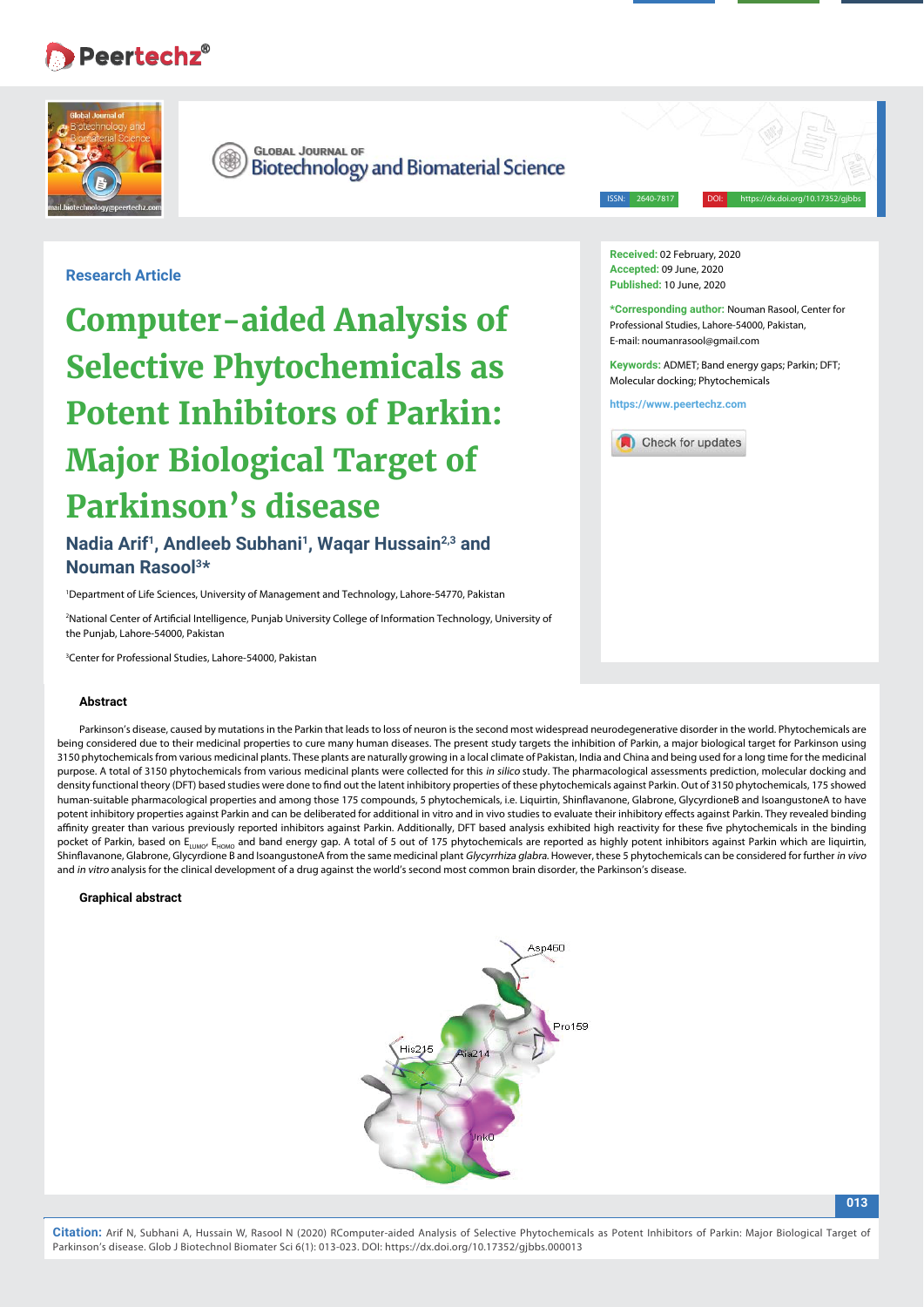a

# **Introduction**

Parkinson's disease (PD) is the second most common and prevalent neurodegenerative disorder. It is characterized by loss of dopaminergic neuron in the Substantia Nigra Pars Compacta (SNpc), the formation of Lewy bodies (LBs) and progressive deterioration of motor function. Several genes are known to be associated with the familial forms of PD [1], while Parkin mutations are the key source of early-onset PD [2]. It is categorized by two types of syndromes; motor symptoms and non-motor symptoms. The former type includes bradykinesia, hypokinesia, inflexibility, quiescent tremor, and postural unpredictability. Later type includes autonomic dysfunction, sleep irregularities, depression, anxiety and loss of memory (dementia) [3- 5]. Dementia is a major cause of debility, and presently there is no effective indicative treatment of PD like the Alzheimer's disease (AD) and 47% of PD patients show sign of depression [6].

Structurally, Parkin comprises of an N-terminal ubiquitinlike (Ubl) domain, a linker region, RING0 domain, a RING1 domain, a RING (IBR) domain and a RING2 domain at the C terminus. Functionally Parkin acts as an E3 ubiquitin ligase [7], and its E3 ligase activity can be positively controlled through neddylation and sulfhydration or by regulators, such as CHIP, HSel-10, SUMO-1, and PINK1 [8-10].

Since PD is described clinically by intracellular protein aggregates termed Lewy bodies, it is postulated that Parkin is used for promoting the UPS, which is activated by K48 linked polyubiquitination of substrate proteins [11]. Mutation of Parkin damages the ubiquitin-proteasome pathway (UPS) of protein degradation and leads to the lethal accumulation of misfolded or aggregated proteins, Subsequently, the discovery that Parkin promotes mitophagy [12] has been proved through experiments that the ubiquitination of mitochondrial proteins by Parkin triggers the autophagic machinery through staffing of ubiquitin-binding adaptors, such as HDAC6 and p62/ SQSTM1. This is the actual mechanism that how Parkin involves in Parkinson's diseases [13-15].

Previous studies demonstrate that selective mutations in the Parkin have been reported in sporadic Parkinson's disease [16-18]. Thus, it would be interesting to discover potential inhibitors that inhibit the mechanism Parkin gene and that will surely provide a new perspective for the treatment of Parkinson's disease as many loss-of-function mutations in Parkin have been linked with hereditary PD [19,20].

Phytomedicines are generally planted derivative medicines formed by compounds termed as phytochemicals. These are naturally occurring compounds having copious medicinal properties. The effectiveness of phytochemicals against various chronic diseases has been reported in many studies [21]. The phytochemicals are produced during biosynthetic pathways of the plants and acts as secondary metabolites, and there is an enormous diversity of these compounds which are known to have potential antiviral, antibacterial, antifungal, anticancer, and other properties [22]. The phytochemicals found in different groups like alkaloids, flavonoids, terpenoids and

sesquiterpenes and each group of these disease-preventing phytochemicals consists of a number of different chemicals with different potential [23].

The *in silico* methodologies using computational approaches facilitate the drug discovery process since the screening of drugs using *in vitro* and *in vivo* analysis is becoming increasingly challenging, time-consuming and expensive due to a high number of compounds under investigation. Thus, computational techniques are making the analysis economical and resource efficiency. Within the same time, far more drugs can be discovered using the computational biology and chemistry mechanisms with the least investment of money and time. Remunerations of using *in silico* methods can be subjugated the whole process of drug development, i.e. from the preclinical discovery phase to the late phase of clinical development. *In silico* drug discovery methods helps to evaluate the potent and most important medicinal compound with high efficiency [24].

Herein, we target the inactivation of Parkin, leading cause of Parkinson's disease, with phytochemicals derived from different medicinal plants locally found in Pakistan, India and China. Majorly, these plants included *Glycyrrhiza glabra* (mulathi), *Huperzia serrata* (toothed clubmoss), *Magnolia offi cinalis* (Magnolia bark), *Uncaria rhynchophylla* (cat's claw herb), *Valeriana offi cinalis* (Balchar), *Acorus calamus* (Sweet flag) and *Curcuma longa* (Turmeric) etc. The phytochemicals from these above-mentioned plants are known to have an inhibitory effect against many viral and bacterial diseases [25]; though, this study evaluated the inhibition potential of these phytochemicals against Parkin.

# **Methodology**

## **Structure retrieval**

This study targeted the discovery of potential inhibitors against Parkin, crystal structure of the protein was required. Structure of the targeted protein was available at RCSB PDB [26] and was downloaded in PDB format using PDB ID: 5C1Z.

#### **Collection of phytochemicals**

A total of 3150 phytochemicals were collected from different plants. Firstly, the plants were searched out using different keywords, and then their phytochemicals were searched out using a literature survey. It took a few months to select and to find out their structures. After searching plants and their phytochemicals, 3D structures of all the phytochemicals were downloaded from PubChem and DrugBank.

#### **ADMET Analysis and drug-likeness prediction**

By using the PreADMET server [27], phytochemicals were screened out on the basis of following pharmaceutical properties which were solubility (ESOL), gastrointestinal (GI) absorption, blood-brain barrier (BBB) Permeability, Lipinski's rules violations, toxicity and carcinogenicity.

In this study the criteria set for initial screening was;

**0014**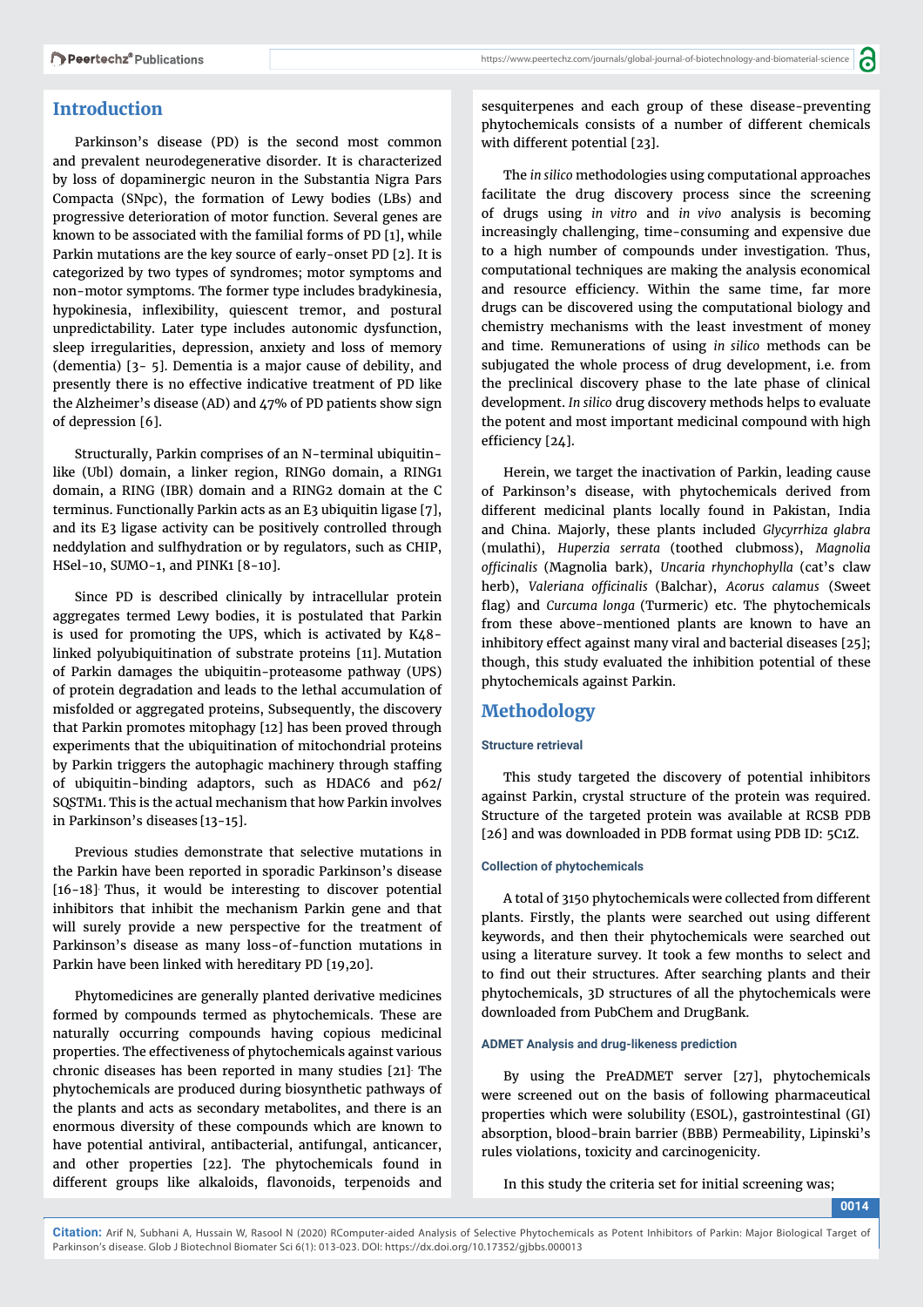- − Lipinski's violations must be 0,
- − Solubility should be high or moderate,
- GI absorption must be high,
- BBB-permeability should be positive,
- − Carcinogenicity and Toxicity = Zero/Nil [28].

#### **Molecular docking and binding energy calculations**

Molecular docking of Parkin with screened phytochemicals was accomplished using AutoDock Tools and AutoDock Vina [29,30]. AutoDock Tools were used to prepare Parkin by the addition of polar hydrogen bonds and removal of nonstandard residues which improved the interactions between phytochemicals and Parkin. A three-dimensional grid for Parkin was designed with a size of 16×14×18 Å3 , to explicate the search space for phytochemicals to be docked against Parkin. To calculate the binding affinities of different phytochemicals with our target protein, AutoDock Vina [31] was run through command prompt to get binding affinities (kcal/mol).  $\rm K_i$ values of the compounds were estimated by using this formula:

Ki = e  $ΔG/RT$  (μM)

After calculating binding affinities, complexes of protein and phytochemicals were formed using Chimera 1.11.2rc. Discovery Studio 2.5 was used to get interaction plots.

#### **Density functional theory analysis**

To analyze the reactivity and efficiency of the strongly docked phytochemicals against Parkin, a density functional theory (DFT)-based analysis was performed using highest occupied molecular orbital (HOMO) and lowest unoccupied molecular orbital (LUMO) energy by relating the Becke, 3-parameter, Lee-Yang-Parr (B3LYP) correlation function of DFT [32]. The band energy gap ( $\Delta E$ ) was also measured using the expression  $E_{LUMO}-E_{HOMO}$ . The energy estimations were made using ORCA Program [33].

a

## **Results**

# **Pharmacological assessment of phytochemicals**

Before docking, Absorption, Distribution, Metabolism, Excretion and Toxicity (ADMET) profiles of all the phytochemicals were analyzed; to either they are drug-like or not. After evaluation of all the 3150 phytochemicals, 175 proved as being BBB permeant, high GI absorption, 0 Violations of Lipinski's Rule, Optimum EOSL solubility, non-carcinogenic and non-toxic. Previously reported (in literature) inhibitors of Parkin were also searched and the results of phytochemicals were compared. Total 15 compounds were found and their screening was done. ADMET results of these 15 compounds showed that they all are not optimally suitable for human administration (Table 1).

#### **Molecular docking of phytochemicals with Parkin**

Molecular docking of the selected 175 phytochemicals (after ADMET analysis) was performed to calculate their binding energies and Ki values against Parkin. For comparison, the previously reported inhibitors were also docked. These inhibitors showed maximum binding affinity of -5.2 kcal/mol (Table 2). These compounds were Carbonyl cyanide 3-chlorophenylhydrazone, Coenzyme Q10, Creatine, Epoxomicin, Isradipine, Levodopa, Mavoglurant, MG132, MitoPBN, MitoQ, NAM, Niacin, SS-20, SS-31 and VitaminK2. Out of these 15 compounds, Mavoglurant showed highest binding affinity -5.2 kcal/mol and  $K<sub>i</sub>$  = 152.807  $\mu$ M while making interactions with  $Arg_{156}$ , Pro<sub>153</sub>, Cys<sub>154</sub>, Pro<sub>159</sub>, His<sub>215</sub>, Ala<sub>214</sub> residues of Parkin protein. While niacin showed the lowest affinity amongst all which is -3.3kcal/mol (K $_{\rm i}$  = 4485.181  $\mu$ M) and docked at Cys<sub>154</sub>, Pro<sub>153</sub>, Arg<sub>156,</sub> Gln<sub>158</sub>, Ala<sub>214</sub>, His<sub>215</sub> residues of the targeted protein (Table 2).

| Table 1: ADMET results of previously reported (in literature) inhibitors. |                    |                      |                     |                             |                        |                 |
|---------------------------------------------------------------------------|--------------------|----------------------|---------------------|-----------------------------|------------------------|-----------------|
| <b>Inhibitor</b>                                                          | <b>ESOL Class</b>  | <b>GI absorption</b> | <b>BBB</b> permeant | <b>Lipinski #violations</b> | <b>Carcinogenicity</b> | <b>Toxicity</b> |
| CCCP                                                                      | Soluble            | High                 | Yes                 | 0                           | No                     | No              |
| CoQ10                                                                     | Poorly soluble     | High                 | <b>No</b>           | $\overline{2}$              | No                     | No              |
| Creatine                                                                  | Very soluble       | Low                  | No                  | $\mathbf{1}$                | No                     | No              |
| Epoxomicin                                                                | Moderately soluble | High                 | Yes                 | $\pmb{0}$                   | No                     | No              |
| Isradipine                                                                | Very soluble       | High                 | No                  | $\mathbf 0$                 | No                     | No              |
| Levodopa                                                                  | Soluble            | High                 | No                  | $\pmb{0}$                   | No                     | No              |
| Mavoglurant                                                               | Moderately soluble | High                 | Yes                 | $\mathbf{1}$                | No                     | No              |
| MG132                                                                     | Poorly soluble     | High                 | No                  | $\overline{2}$              | No                     | No              |
| <b>MitoPBN</b>                                                            | Moderately soluble | High                 | No                  | $\mathbf 0$                 | No                     | No              |
| MitoQ                                                                     | Soluble            | High                 | Yes                 | 0                           | <b>No</b>              | No              |
| <b>NAM</b>                                                                | Highly soluble     | High                 | No                  | $\mathbf 0$                 | No                     | No              |
| Niacin                                                                    | Moderately soluble | High                 | No                  | $\mathbf 0$                 | No                     | No              |
| <b>SS20</b>                                                               | Very soluble       | High                 | No                  | 0                           | No                     | No              |
| <b>SS31</b>                                                               | Highly soluble     | High                 | No                  | 0                           | No                     | No              |
| VitaminK2                                                                 | Soluble            | High                 | Yes                 | $\mathbf 0$                 | No                     | No              |
|                                                                           |                    |                      |                     |                             |                        | 0015            |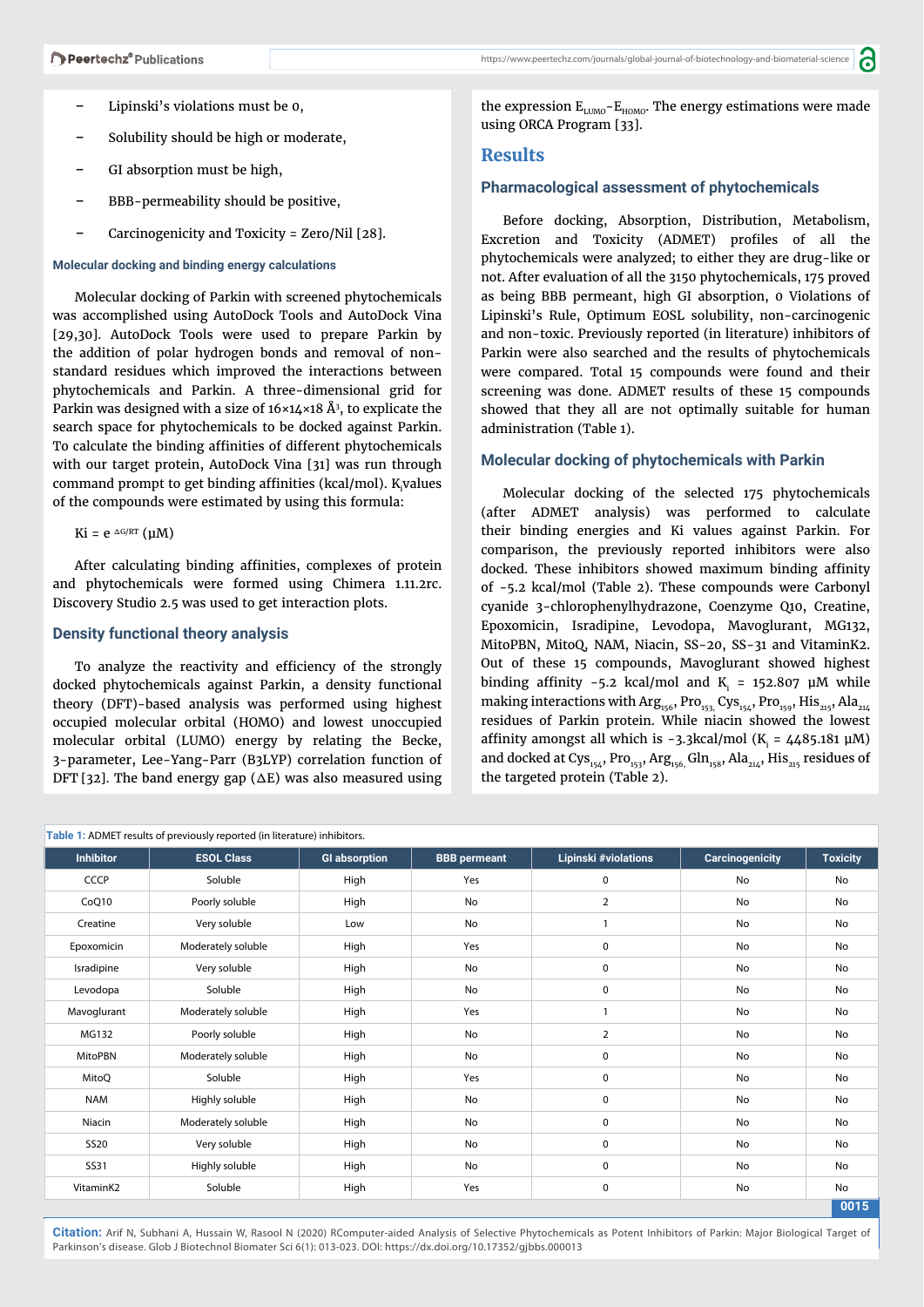| <b>Inhibitors</b> | Table 2: Docking results of previously reported (in literature) inhibitors.<br><b>Interaction plots</b>                                                                                           | <b>Binding Affinities (kcal/mol)</b> | Ki Values(µM) |
|-------------------|---------------------------------------------------------------------------------------------------------------------------------------------------------------------------------------------------|--------------------------------------|---------------|
| Mavoglurant       | PRO<br>A:159<br>PRO<br>A:153<br>ARG<br>A:156<br>A:215<br>н<br>$CYS$<br>A:154<br>ALA<br>A:214<br><b>Interactions</b><br>Conventional Hydrogen Bond<br>- Pi-Donor Hydrogen Bond                     | $-5.2$                               | 152.807       |
| Isradipine        | <b>PRO</b><br>A:159<br>Interactions<br>$\Box$ AByl<br>Conventional Hydrogen Bond<br><b>Ball</b> Pi-Cation                                                                                         | $-4.8$                               | 300.379       |
| <b>NAM</b>        | $A1A$<br>$A:214$<br>ARC<br>-15<br><b>PRO</b><br>A:159<br>$X_{.157}^{\text{VAL}}$<br><b>Interactions</b><br>Pi-Alkyl<br>Conventional Hydrogen Bond                                                 | $-4.5$                               | 498.673       |
| MitoQ             | <b>ARG</b><br>4:154<br>$A1A$<br>$A:214$<br>ections<br>Unfavorable Positive Positive<br><b>Probab</b>                                                                                              | $-4.3$                               | 699.165       |
| <b>SS20</b>       | <b>PRO</b><br>A:159<br>A:AA<br>Interactions<br>$\begin{tabular}{ c c } \hline & Aspl \\ \hline & \textbf{P} & Aspl \\ \hline \end{tabular}$<br>Conventional Hydrogen Bond<br>Carbon Hydrogen Bond | $-4.3$                               | 699.165       |

**0016**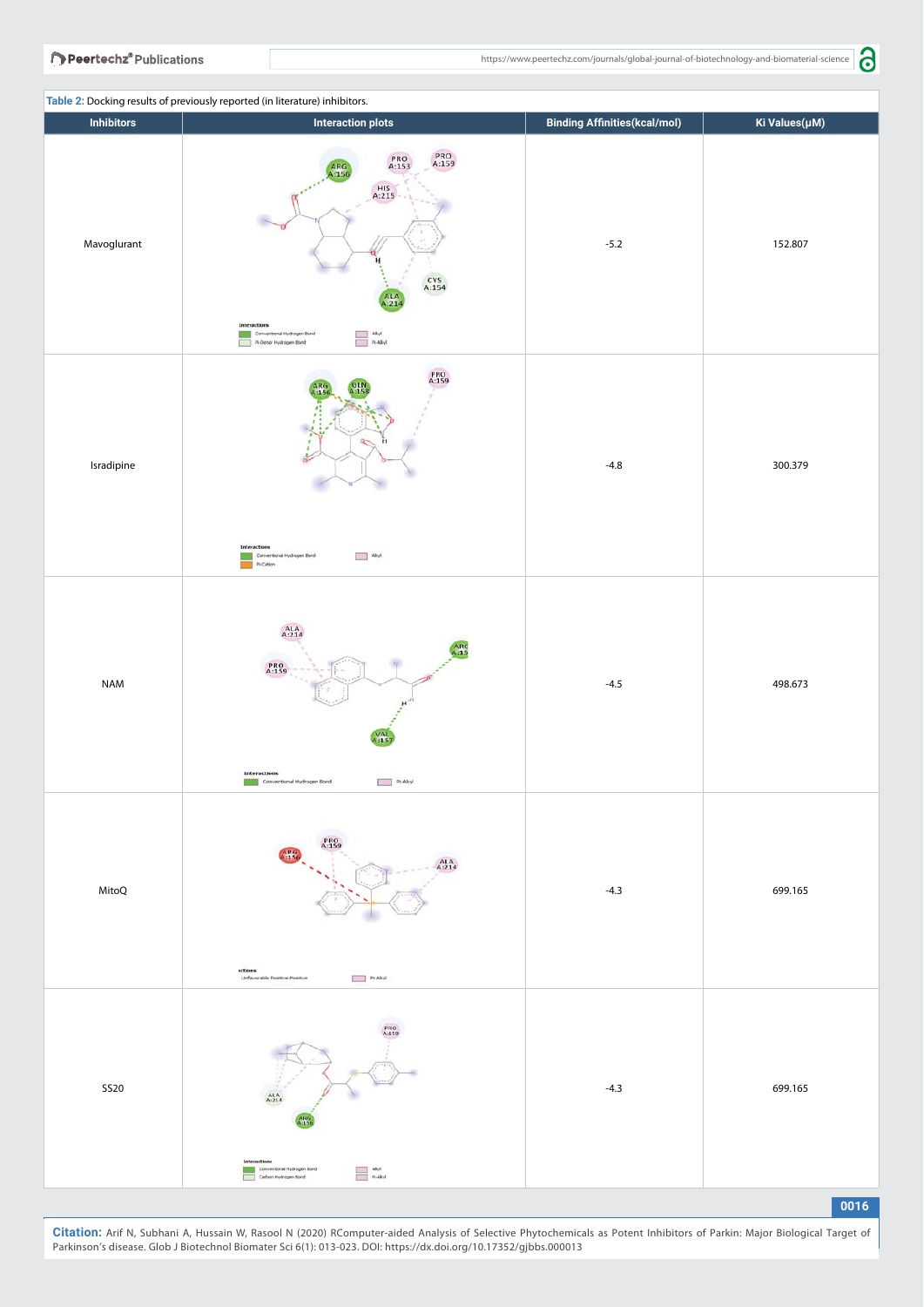

|                   | Table 2: Docking results of previously reported (in literature) inhibitors. |                   |  |
|-------------------|-----------------------------------------------------------------------------|-------------------|--|
| <b>Inhibitors</b> |                                                                             | Interaction plots |  |
|                   |                                                                             |                   |  |

| <b>Inhibitors</b> | <b>Interaction plots</b>                                                                                                                                                                                                                                                                                                    | <b>Binding Affinities (kcal/mol)</b> | Ki Values(µM) |
|-------------------|-----------------------------------------------------------------------------------------------------------------------------------------------------------------------------------------------------------------------------------------------------------------------------------------------------------------------------|--------------------------------------|---------------|
| VitaminK2         | ARG<br>A.156<br><b>PRO</b><br>A:153<br>$\frac{CYS}{A:154}$<br><b>HIS</b><br>A:215<br>Interactio<br>$\begin{tabular}{ c c } \hline & \text{Abpl} \\ \hline \end{tabular} \vspace{0.5em} \begin{tabular}{ c c } \hline \text{Abpl} \\ \hline \end{tabular} \end{tabular}$<br>Conventional Hydrogen Bond<br><b>Infinitened</b> | $-4.2$                               | 827.868       |
| Levodopa          | CYS<br>A:154<br>GLN<br>A:158<br>$PRO$<br>A:153<br>Interactions<br>Conventional Hydrogen Bond<br>$A \rightarrow A$                                                                                                                                                                                                           | $-4.0$                               | 1160.713      |
| MG132             | PRO<br>A:159<br>PRO<br>A:153<br>ALA A:214<br>Interaction<br>$P-Aby$<br>Conventional Hydrogen Bond<br>Alkyl                                                                                                                                                                                                                  | $-4.0$                               | 1160.713      |
| MitoPBN           | A215<br>A15<br>A24<br>$\frac{CY5}{A:154}$<br><b>Interactions</b><br>Unfavorable Donor-Donor<br>$P(-A)$<br>Pi-Pi Stacked                                                                                                                                                                                                     | $-4.0$                               | 1160.713      |
| CCCP              | PRO<br>A:159<br><b>Interactions</b><br>Conventional Hydrogen Bond<br>Unfavorable Donor-Donor<br>÷,<br>Unfavorable Positive-Positive<br>Pi-Alkyl                                                                                                                                                                             | $-3.9$                               | 1374.380      |
|                   |                                                                                                                                                                                                                                                                                                                             |                                      | 0017          |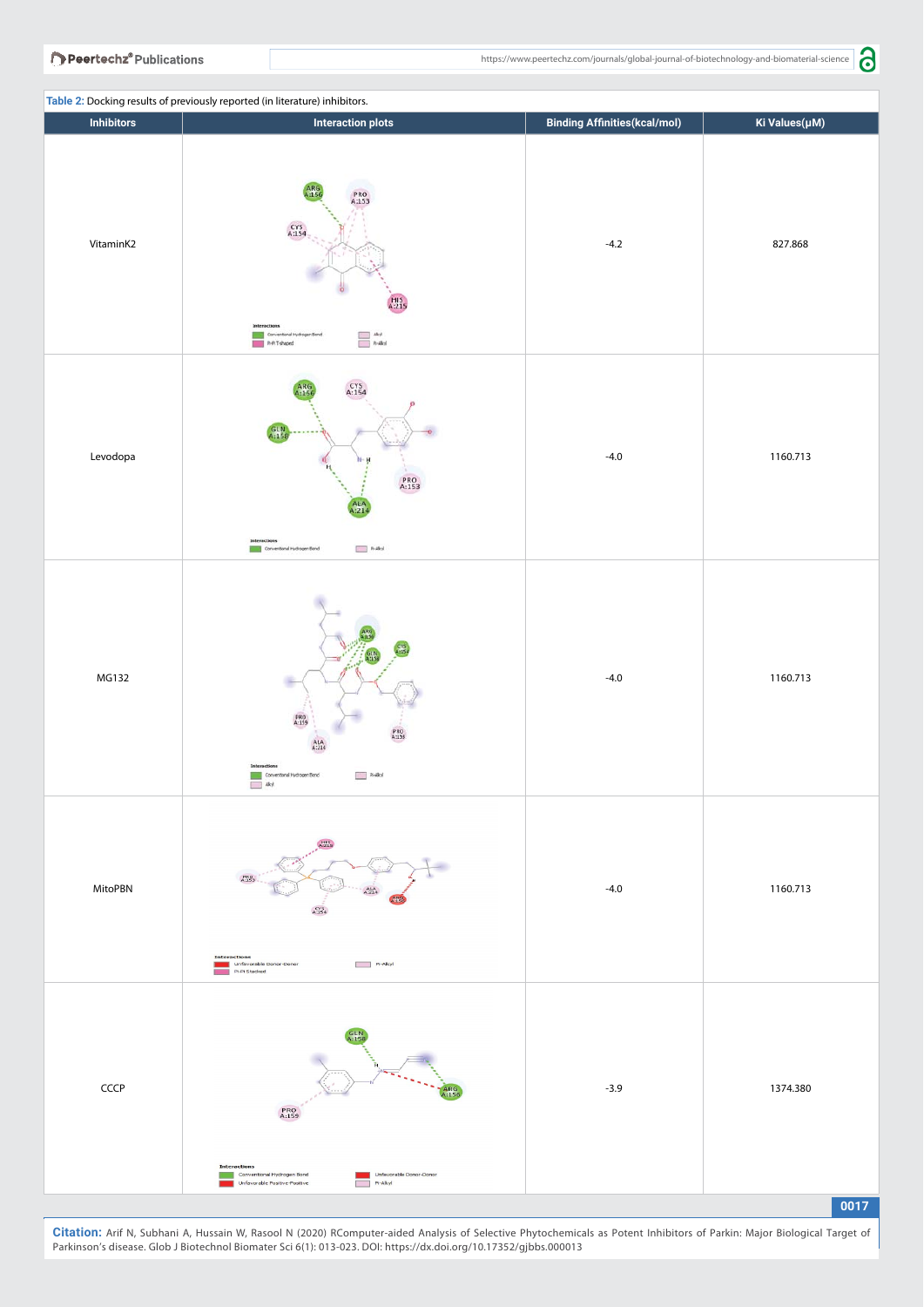| Table 2: Docking results of previously reported (in literature) inhibitors. |                                                                                                                                                                                                 |                                      |               |  |  |  |
|-----------------------------------------------------------------------------|-------------------------------------------------------------------------------------------------------------------------------------------------------------------------------------------------|--------------------------------------|---------------|--|--|--|
| <b>Inhibitors</b>                                                           | <b>Interaction plots</b>                                                                                                                                                                        | <b>Binding Affinities (kcal/mol)</b> | Ki Values(µM) |  |  |  |
| Epoxomicin                                                                  | ALA A:214<br>ARG<br>PRO<br>A:159<br>Interaction<br>Akyl<br>Conventional Hydrogen Bond                                                                                                           | $-3.8$                               | 1627.379      |  |  |  |
| <b>SS31</b>                                                                 | 1.1.1.1.1<br>Intera<br>$\begin{tabular}{ c c } \hline & skyl \\ \hline & P+Abyl \\ \hline \end{tabular}$<br>Conventional Hydrogen Bond<br>nfavorable Posttve Posttve<br>Unfavorable Donor Conor | $-3.7$                               | 1926.951      |  |  |  |
| CoQ10                                                                       | GLN<br>ARG<br>-156<br>$ALA$<br>A:214<br>PRO<br>A:159<br>Interactions<br>Pi-Alcyl<br>Conventional Hydrogen Bond                                                                                  | $-3.5$                               | 2701.683      |  |  |  |
| Creatine                                                                    | ARG<br>A:15<br><b>VAL</b><br>A:15<br><b>HN</b><br>'n<br>Conventional Hydrogen Bond<br>Unfavorable Positive Positive                                                                             | $-3.4$                               | 3199.015      |  |  |  |
| aNiacin                                                                     | PRO<br>A:153<br>$CYS$<br>A:154<br>$HIS$<br>A:215<br>ARG<br>A:156<br>ALA A:214<br>GLN<br>A:158<br>Interactions<br>Conventional Hydrogen Bond<br>$\boxed{\phantom{1}}$ Pr-Alkyl<br>$\Box$ Akyl    | $-3.2$                               | 4485.181      |  |  |  |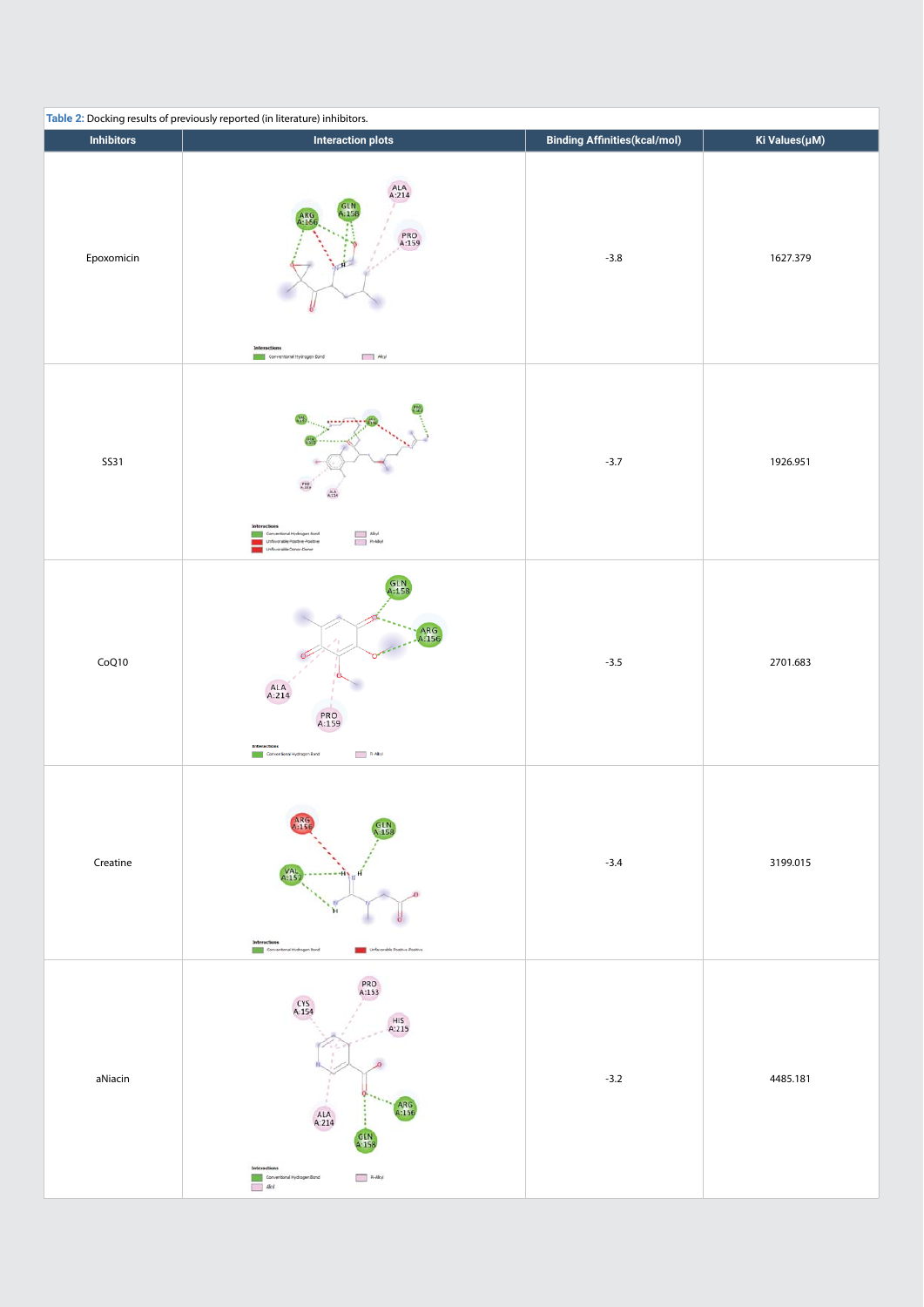a

The 175 docked phytochemicals from different plants behave differently while making interactions with the protein. Out of these, five phytochemicals showed highest binding affinities i.e. greater than -5.2 kcal/mol (maximum of previously reported inhibitors) which were Liquirtin, Shinflavanone, Glabrone, GlycyrdioneB and IsoangustoneA from the plant *Glycyrrhiza* 

glabra (Table 3). These five phytochemicals were from the same plant but had different binding affinities and Ki values. Liquirtin and Shinflavanone have shown having  $-5.5$  kcal/mol binding affinity (Ki=92.044 µM), made interaction with His<sub>215</sub>, Ala<sub>214</sub>, Pro<sub>159</sub>, Asp<sub>460</sub> and Pro<sub>159</sub>, Ala<sub>214</sub>, Arg<sub>156</sub>, Cys<sub>154</sub>, His<sub>215</sub>, Pro<sub>153</sub> residues of Parkin protein respectively (Table 3). Glabrone

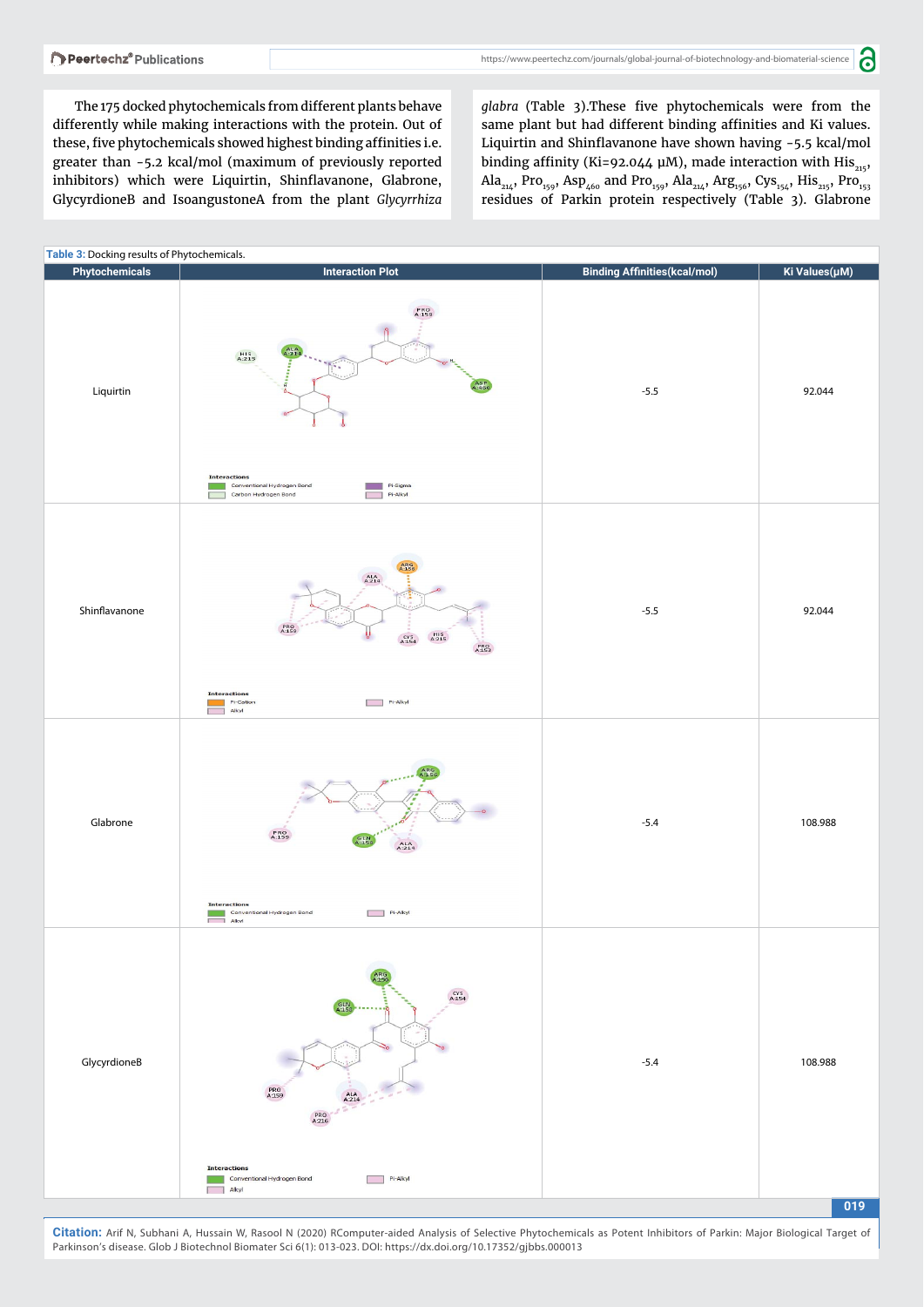а



and GlycyrdioneB interacted with  $Pro_{159}Gln_{158}Arg_{156}Ada_{214}$ and Pro<sub>159</sub>,Pro<sub>216</sub>,Ala<sub>214</sub>,Gln<sub>158</sub>,Arg<sub>156</sub>,Cys<sub>154</sub> residues respectively , having binding affinities of -5.4kcal/mol (Ki=108.988 μM). IsoangustoneA from the plant, G. glabra docked at  $Pro_{150}$ , Ala<sub>214</sub>, Pro<sub>153</sub>, Cys<sub>154</sub>, Gln<sub>150</sub> residues of Parkin with -5.3 kcal/mol binding affinity and Ki=129.051  $\mu$ M (Table 3).

# **Analysis of reactivity using DFT**

The DFT result exhibited that the 5 selected phytochemicals have high reactivity against the targeted protein. The energy gap values ranged from 0.115 kcal/mol to 0.160 kcal/mol and proved their high reactivity abilities. The values of  $E_{LUMO}$  and  $E_{HOMO}$  were also low, exhibiting the fact that lower band energy gaps result in the high affinity of the inhibitors for the target proteins. Among these phytochemicals, Liquirtin showed the highest reactivity against the targeted protein, because the band energy exhibited was lowest among that of all the phytochemicals i.e. 0.115 kcal/mol (Table 4).

# **Discussion**

Parkinson's disease (PD), a neurodegenerative disorder, named after the name of English physician James Parkinson who described it in work entitled "An essay on the shaking palsy" from 1817. It is a progressive loss of dopaminergic nigrostriatal neurons. First medical symptoms of PD seen after at least 60%-80% of nigrostriatal dopaminergic neurons have become dysfunctional. The most common clinical features include resting tremble, inflexibility, bradykinesia and postural shakiness [34].

There are many known causes reported for PD but the formation of Lewy bodies and loss of neuron function due to mutations in the Parkin gene are the key cause that contributes 60 to 70% of cases [35]. Parkin, an E3 ubiquitin ligase concerned in Parkinson's disease, triggers degradation

| Table 4: Band energy gaps of selected phytochemicals. |          |          |                                                                           |  |
|-------------------------------------------------------|----------|----------|---------------------------------------------------------------------------|--|
|                                                       |          |          | Phytochemicals LUMO (kcal/mol) HOMO (kcal/mol) Band Energy Gap (kcal/mol) |  |
| Liquirtin                                             | $-0.290$ | $-0.405$ | 0.115                                                                     |  |
| Shinflavanone                                         | $-0.192$ | $-0.312$ | 0.120                                                                     |  |
| Glabrone                                              | $-0.300$ | $-0.444$ | 0.144                                                                     |  |
| GlycyrdioneB                                          | $-0.128$ | $-0.285$ | 0.157                                                                     |  |
| IsoangustoneA                                         | $-0.136$ | $-0.296$ | 0.160                                                                     |  |

of mal-functional mitochondria by autophagy. By proteomic and cellular tactics, it has been shown that upon translocation to mitochondria, Parkin activates the UPS for pervasive degradation of outer membrane proteins. Because of some genetic and environmental factors if any mutation occurs in Parkin then the whole process of autophagy and ubiquitination disturbed [36-38].

In the existing PD genetics nomenclature, 18 specific chromosomal regions are named as PARK, and 18 PD-related genetic loci (PARK1-18) were recognized in chronological order [39]. So the Mutations labelled for these familial forms of PD, include autosomal dominant mutations of SNCA (PARK1, PARK4) [40], UCHL1 (PARK5), LRRK2 (PARK8) [41], HTRA2 (PARK13)[42] or autosomal recessive mutations of Parkin (PARK2) [43], PINK1 (PARK6) [44], DJ-1 (PARK7) [45] and ATP13A2 (PARK9) [46]. These are the genes (PARK) that are linked with PD.

Bioactive phytochemicals or bio-nutrients are found in medicinal plants in huge amount. Throughout the past 2–3 decades, studies have shown that these phytochemicals have a crucial role in curbing with chronic diseases like cancer, diabetes and coronary heart disease [47]. Also, phytomedicine has long been used to cure neural diseases like mental disorders, including neurodegenerative diseases such as AD, PD and many other memory-related disorders. Currently, increasing evidence directs that neuroglia derived chronic inflammatory responses play a compulsive role in the central nervous system. Phytomedicines that have anti-inflammatory properties and its constituents are being ascertained to be a potent neuroprotector against various brain disorders [48,49].

There are few ADMET properties that are to be passed by a compound to act like a drug. One of them is BBB permeability. BBB has become the bottleneck in brain drug development as it is the single most important factor limiting the future growth of neurotherapeutics [50]. Especially in case of neural disorders, it is a most complex phenomenon that either a drug can cross BBB or not as it is reported in the previous literature that a drug can be more effective if it would not cross that barrier [51]. Conversely, in many brain pathologies like AD, it is necessary for a drug to be BBB permeant to enhance efficiency [52,53]. So from the neuropathic literature it is cleared that a drug must be BBB permeant in case of cognitive disorders [54].

**020**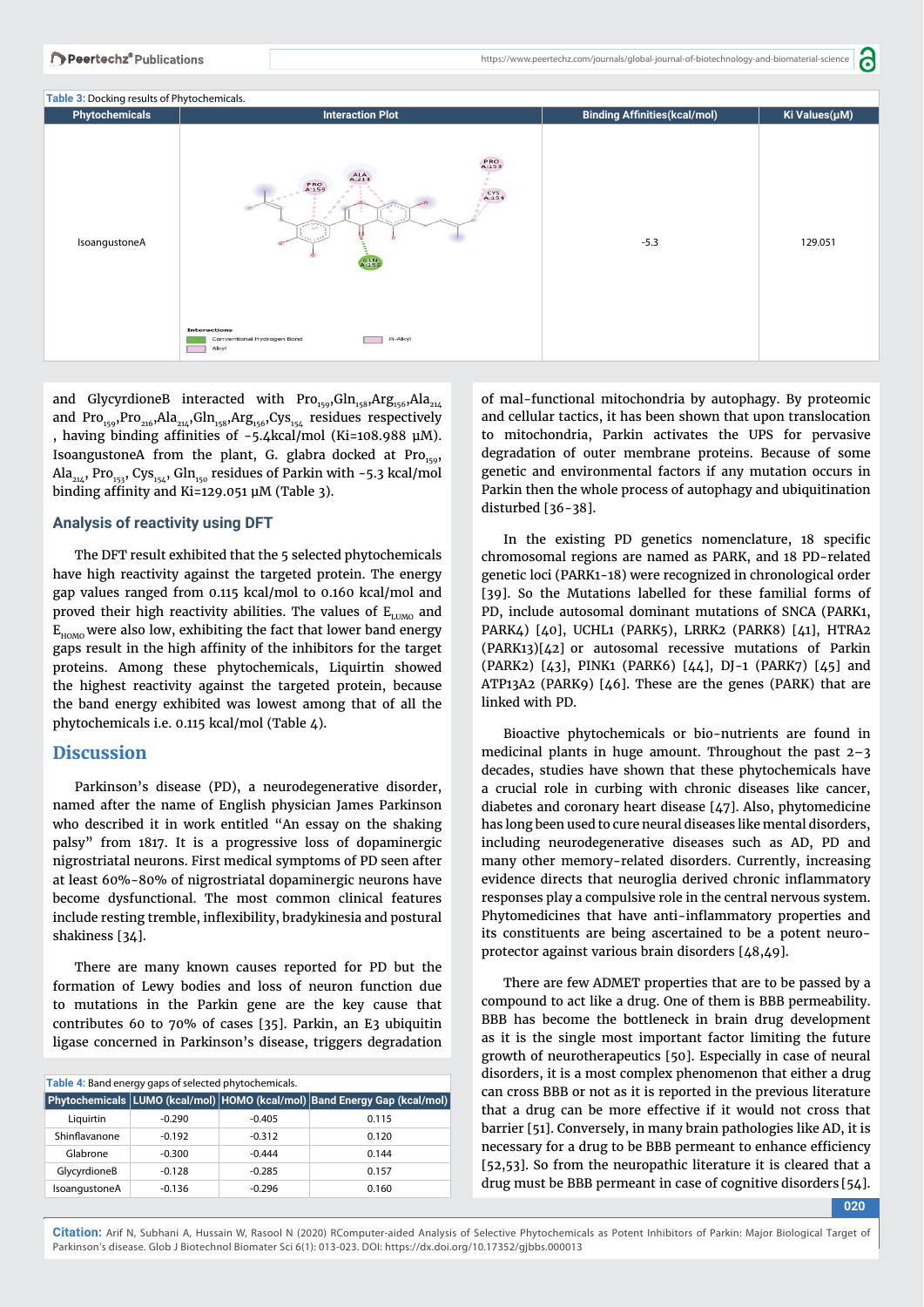Other properties include Lipinski's rule of five which determine either a compound can be orally used or not. This rule deals with the suitable number of hydrogen bonds of donor and acceptor, molecular weight and log P of the compound to assure its drug likeliness [55]. Furthermore, it was seen that the phytochemicals having property of BBB permeability also showed high GI absorption which is linked with epithelial cells. Additionally, the phytochemicals showing optimum (high and moderate) solubility were only selected for analysis, which is known as an effective parameter in the drug discovery process [56].

Computer-aided protocols of drug discovery [57-60] have proven to be very efficient and effective, as reported in various previous studies [61-65]. Opting these protocols, presently, the five phytochemicals which were screened out for further *in vitro* and *in vivo* analysis have been reported in many studies for their pharmaceutical properties [66-68]. Interestingly, five out of five phytochemicals are from the same plant *G. glabra* (Liquorice), having neuroprotective potential. Hence, the present *in silico* study was centred on phytochemicals from very effective and potent medicinal herb- *G. glabra* [69].

These five phytochemicals are; Liquirtin, Shinflavanone, Glabrone, GlycyrdioneB and IsoangustoneA. Liquirtin and Shinflavanone are flavonoids, extracted from the dried roots of the plant [70]. Liquiritin has been reported previously that it is being used as an active compound which inhibits a capsaicin-induced cough [71]. It has been reported that flavonoids of this plant-like Shinflavanone have an exceptionally strong antioxidant activity which was found to be over 100 times stronger than that of antioxidant activity of vitamin E [72]. Isoflavonoids such as GlycyrdioneB, Glabrone and their derivatives are found to be involved in the *in vivo* inhibition of *Mycobacterium smegmatis* and *Candida albicans* [73]. Isoangustone A, an active phytochemical of Liquorice induced the programmed cell death of DU145 cells.Overall the biotic effects of IsoangustoneA have not, thus far, been studied extensively and is only reported to exert antibacterial effects on methicillin-resistant Staphylococcus aureus [73].

To check the efficacy of present findings (phytochemicals), experimental inhibitors which are reported in previous studies were also docked and results were compared. Total 15 such compounds were collected from different studies and their structures were retrieved for further process. All these compounds were docked against the targeted protein, Parkin, and their binding affinities,  $K_i$  constants, and interactions were analysed. ADMET analysis of these compounds was also performed.

By comparing the results of both the present and previously reported studies it was cleared that the novel inhibitors evaluated in this study are far more efficient and potent than the previous one. The binding energies of novel inhibitors are greater than those of experimental ones i.e., -5.5kcal/mol of Liquirtin with  $\boldsymbol{\mathrm{K}_{\text{i}}}$  value of 92.044 µM while the highest binding affinity from experimental inhibitors was  $-5.2$  kcal/mol and Ki=152.807 μM. Going towards ADMET parameters it was found that all the five novel inhibitors are BBB permeant, have High

a

GI absorption, optimum solubility and 0 violations of Lipinski's rule. While ADMET results of experimental inhibitors showed that just five out of fifteen are BBB permeant, four of them violates Lipinski's rule (CoQ10, Creatine, Mavoglurant and MG132), One of them (Creatine) have very low GI absorption while CoQ10 and MG132 have poor solubility (Table 1).

# **Conclusion**

This computational analysis was carried out to evaluate the inhibitory potential of phytochemicals from different plants against Parkin. The aim was to discover a potent inhibitor as candidate drugs against Parkinson's disease as Parkin is the key source of this neural pathology. In this study, five phytochemicals named as Liquirtin, Shinflavanone, Glabrone, GlycyrdioneB and IsoangustoneA from plant *Glycyrrhiza glabra,* were selected after screening on the basis of Molecular docking, ADMET analysis and DFT calculations. Another important factor of this study was a comparison with previously reported experimental inhibitors. The results of this study revealed 5 novel inhibitors with binding affinity  $> -5.2$ kcal/mol and satisfactory ADMET profiles (after passing set criteria). However, these phytochemicals should be further assessed by *in vivo* and *in vitro* analysis for the development of a potent phyto-drug against Parkinson' disease.

## **References**

- 1. Martin I, Dawson VL, Dawson TM (2011) Recent advances in the genetics of Parkinson's disease. Annu Rev Genomics Hum Genet 12: 301-325. **Link:** https://bit.ly/3fb6Ldb
- 2. Lücking CB, et al. (2000) French Parkinson's Disease Genetics Study Group European Consortium on Genetic Susceptibility in Parkinson's Disease Association between early-onset Parkinson's disease and mutations in the parkin gene. N Engl J Med 342:1560–1567.
- 3. Exner N, Lutz AK, Haass C, Winklhofer KF (2012) Mitochondrial dysfunction in Parkinson's disease: molecular mechanisms and pathophysiological consequences. EMBO J 31: 3038-3062. **Link:** https://bit.ly/3ffzjlM
- 4. Henchcliffe C, Beal MF (2008) Mitochondrial biology and oxidative stress in Parkinson disease pathogenesis. Nat Clin Pract Neurol 4: 600-609. **Link:** https://bit.ly/2YnBSLR
- 5. Abou-Sleiman PM, Muqit MM, Wood NW (2006) Expanding insights of mitochondrial dysfunction in Parkinson's disease. Nat Rev Neurosci 7: 207-219. **Link:** https://bit.ly/2XONMiY
- 6. Mayeux R, Denaro J, Hemenegildo N, Marder K, Tang MX, et al. (1992) A populationbased investigation of Parkinson's disease with and without dementia. Relationship to age and gender. Arch Neurol 49: 492-497. **Link:** https://bit.ly/2AWKYr6
- 7. Shimura H, Hattori N, Kubo SI, Mizuno Y, Asakawa S, et al. (2000) Familial Parkinson disease gene product, parkin, is a ubiquitin-protein ligase. Nat Genet 25: 302–305. **Link:** https://bit.ly/2XOW1vp
- 8. Walden H, Martinez-Torres RJ (2012) Regulation of Parkin E3 ubiquitin ligase activity. Cell Mol Life Sci 69: 3053–3067. **Link:** https://bit.ly/37h6HWO
- 9. Wauer T, Simicek M, Schubert A, Komander D (2015) Mechanism of phosphoubiquitin- induced PARKIN activation. Nature 524: 370-374. **Link:** https://bit.ly/37iaCCy
- 10. Ciechanover A, Brundin P (2003) The ubiquitin proteasome system in neurodegenerative diseases: sometimes the chicken, sometimes the egg. 40: 427- 446. **Link:** https://bit.ly/30wI72U

**021**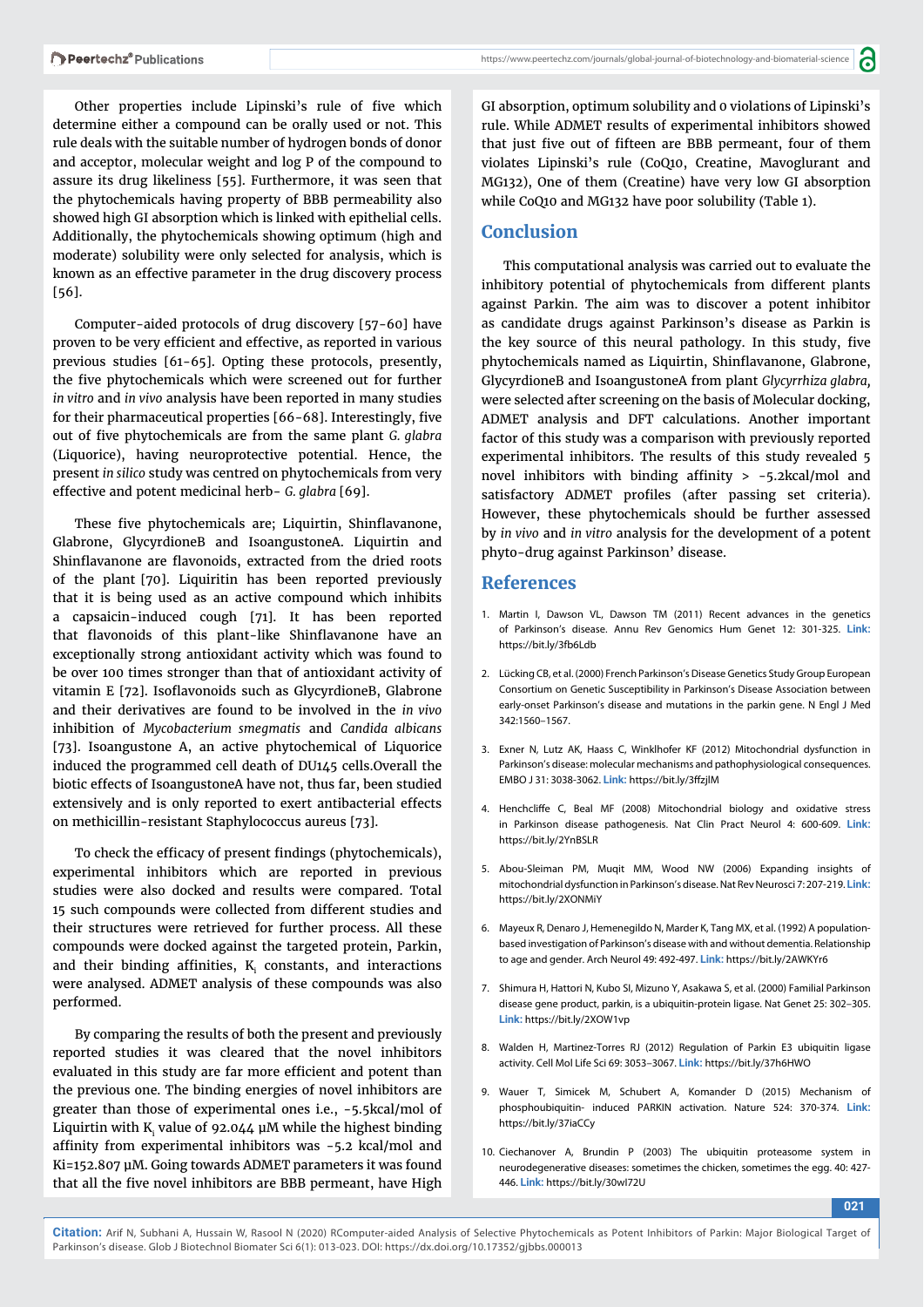- 11. Narendra D, Tanaka A, Suen DF, Youle RJ (2008) Parkin is recruited selectively to impaired mitochondria and promotes their autophagy. J Cell Biol 183: 795-803. **Link:** https://bit.ly/30t1Y2F
- 12. Geisler S, Holmstrom KM, Skujat D, Fiesel FC, Rothfuss OC, et al. (2010) PINK1/ Parkin-mediated mitophagy is dependent on VDAC1 and p62/SQSTM1. Nat Cell Biol 12: 119-131. **Link:** https://bit.ly/3cQiTPo
- 13. Lee JY, Nagano Y, Taylor JP, Lim KL, Yao TP (2010) Disease-causing mutations in parkin impair mitochondrial ubiquitination, aggregation, and HDAC6-dependent mitophagy. J Cell Biol 189: 671-679. **Link:** https://bit.ly/2MNxeBG
- 14. Ding WX, Ni HM, Li M, Liao Y, Chen X, et al. (2010) Nix is critical to two distinct phases of mitophagy: reactive oxygen species (ROS)-mediated autophagy induction and Parkin-ubiqutin-p62-mediated mitochondria priming. J Biol Chem 285: 27879- 27890. **Link:** https://bit.ly/3cPXFkz
- 15. Chung KKK, Thomas B, Li X, Pletnikova O, Troncoso JC, et al. (2008) S-nitrosylation of parkin regulates ubiquitination and compromises parkin's protective function. Science 304: 1328-1331. **Link:** https://bit.ly/3hhcYpM
- 16. LaVoie MJ, Ostaszewski BL, Weihofen A, Schlossmacher MG, Selkoe DJ (2005) Dopamine covalently modifies and functionally inactivates parkin. Nat Med 211: 1214-1221. **Link:** https://bit.ly/2MIwkGB
- 17. Dawson TM, Dawson VL (2014) Parkin plays a role in sporadic Parkinson's disease. Neurodegener Dis 13: 69-71. **Link:** https://bit.ly/37iBN01
- 18. Goldberg MS, Fleming SM, Palacino JJ, Cepeda C, Lam HA, et al. (2003) Parkindeficient mice exhibit nigrostriatal deficits but not loss of dopaminergic neurons. J Biol Chem 278: 43628-43635. **Link:** https://bit.ly/2UuWoZM
- 19. Perez FA, Palmiter RD (2005) Parkin-deficient mice are not a robust model of parkinsonism. Proc Natl Acad Sci USA 102: 2174-2179. **Link:** https://bit.ly/3hgenNC
- 20. Williamson EM (2001) Synergy and other interactions in phytomedicines. Phytomedicine 8: 401-409. **Link:** https://bit.ly/3hd4pwr
- 21. Briskin DP (2000) Medicinal plants and phytomedicines. Linking plant biochemistry and physiology to human health. Plant Physiol 124: 507-514. **Link:** https://bit. ly/2UsRb4I
- 22. Hasler CM, Blumberg JB (1999) Symposium on Phytochemicals: Biochemistry and Physiology. J Nutrition 129: 756S-757S. **Link:** https://bit.ly/2AbTx1f
- 23. Wadood A, Ahmed N, Shah L, Ahmad A, Hassan H, et al. (2013) In-silico drug design: An approach which revolutionarised the drug discovery process. Drug Des Devel Ther 1: 3. **Link:** https://bit.ly/2UuU9pn
- 24. Briskin DP (2000) Medicinal plants and phytomedicines. Linking plant biochemistry and physiology to human health. Plant Physiol 124: 507-514. **Link:** https://bit. ly/2MKI9Mj
- 25. Biological Macromolecular Structures Enabling Breakthroughs in Research and Education.
- 26. Lee SK, Park SH, Lee IH, No KT (2007) PreAD-MET Ver. v2.0. Seoul, Korea: BMDRC.
- 27. Seal A, Aykkal R, Babu RO, Ghosh M (2011) Docking study of HIV-1 reverse transcriptase with phytochemicals. Bioinformation 5: 430-439. **Link:** https://bit. ly/2UuVjkG
- 28. Trott O, Olson AJ (2010) AutoDock Vina: Improving the speed and accuracy of docking with a new scoring function, efficient optimization, and multithreading. J Comput Chem 31: 455-61. **Link:** https://bit.ly/2XQ5wdR
- 29. Morris GM, Huey R, Olson AJ (2008) Using auto Dock for ligand‐receptor docking. Curr Protoc Bioinformatics. **Link:** https://bit.ly/2AQTPdL
- 30. Morris GM, Huey R, Olson AJ (2008) Using autoDock for ligand‐receptor docking. Curr Protoc Bioinformatics. **Link:** https://bit.ly/2AQTPdL
- 31. Trott O, Olson AJ (2010) AutoDock Vina: Improving the speed and accuracy of docking with a new scoring function, efficient optimization, and multithreading. J Comput Chem 31: 455-461. **Link:** https://bit.ly/2XQ5wdR
- 32. Gill PM, Johnson BG, Pople JA, Frisch MJ (1992) The performance of the Becke-Lee-

Yang-Parr (B-LYP) density functional theory with various basis sets. Chem Phys Lett 197: 499-505. **Link:** https://bit.ly/2Ys4XWO

Ы

- 33. Neese F (2012) The ORCA program system. Wiley Interdisciplinary Reviews: Rev Comput Mol Sci 2: 73-81. **Link:** https://bit.ly/2Usy0s4
- 34. Bernheimer H, Birkmayer W, Hornykiewicz Jellinger K, Seitelberger F (1973) Brain dopamine and the syndromes of Parkinson and Huntington. J Neurol Sci 20: 415-55. **Link:** htps://bit.ly/30uu51K
- 35. Lücking CB, et al. French Parkinson's Disease Genetics Study Group. European Consortium. on Genetic Susceptibility in Parkinson's Disease Association between early-onset Parkinson's disease and mutations in the parkin gene. N Engl J Med 2000 342: 1560–1567.
- 36. Shimura H, Hattori N, Kubo S, Mizuno Y, Asakawa S, et al. (2000) Familial Parkinson disease gene product, parkin, is a ubiquitin-protein ligase. Nat Genet 25: 302-305. **Link:** https://bit.ly/3dPM46D
- 37. Lee JY, Nagano Y, Taylor JP, Lim KL , Yao TP (2010) Disease-causing mutations in parkin impair mitochondrial ubiquitination, aggregation, and HDAC6-dependent mitophagy. J Cell Biol 189: 671-679. **Link:** https://bit.ly/3fccPlW
- 38. Ciechanover A , Brundin P (2003) The ubiquitin proteasome system in neurodegenerative diseases: sometimes the chicken, sometimes the egg. Neuron 40: 427-446. **Link:** https://bit.ly/30sjWm0
- 39. Klein C, Westenberger A (2012) A Genetics of Parkinson's disease. Cold Spring Harb Perspect Med 2: a008888. **Link:** https://bit.ly/2YeD1oU
- 40. Polymeropoulos MH, Lavedan C, Leroy E, Ide SE, Dehejia A, et al. (1997) Mutation in the alpha-synuclein gene identified in families with Parkinson's disease. Science276: 2045-2047. **Link:** https://bit.ly/2AW47tf
- 41. Funayama M, Hasegawa K, Kowa H, Saito M, Tsuji S, et al. (2002) new locus for Parkinson's disease (PARK8) maps to chromosome 12p11.2-q13.1. Ann Neurol 51: 296-301. **Link:** https://bit.ly/3cOSS34
- 42. Martins LM, Morrison A, Klupsch K, Fedele V, Moisoi N, et al. (2004) Neuroprotective role of the Reaper-related serine protease HtrA2/Omi revealed by targeted deletion in mice. Mol Cell Biol24: 9848-9862. **Link:** https://bit.ly/2AoXf7z
- 43. Mizuno Y, Hattori N, Kubo S, Sato S, Nishioka K, et al. (2008) Progress in the pathogenesis and genetics of Parkinson's disease. Philos Trans R Soc Lond B Biol Sci 363: 2215-2227.**Link:** https://bit.ly/2UpTlST
- 44. Hatano Y, Li Y, Sato K, Asakawa S, Yamamura Y, et al. (2004) Novel PINK1 mutations in early-onset parkinsonism. Ann Neurol56: 424-427.**Link:** https://bit.ly/2AW3O1z
- 45. Bonifati V, Rizzu P, Squitieri F, Krieger E, Vanacore N, et al. (2003) DJ-1( PARK7), a novel gene for autosomal recessive, early onset parkinsonism. Neurol Sci 24: 159- 160.**Link:** https://bit.ly/3hitrue
- 46. Ramirez A, Heimbach A, Gründemann J, Stiller B, Hampshire D, et al. (2006) Hereditary parkinsonism with dementia is caused by mutations in ATP13A2, encoding a lysosomal type 5 P-type ATPase. Nat Genet 38: 1184-1191. **Link:** https:// bit.ly/2BUqX4X
- 47. Hasler CM, Blumberg JB(1999) Symposium on Phytochemicals: Biochemistry and Physiology. J Nutr 129: 756S-757S. **Link:** https://bit.ly/3fdNurU
- 48. Commenges D, Scotet V, Renaud S, Jacqmin-Gadda H,Barberger Gateau P, et al. (2000) Intake of fl avonoids and risk of dementia. Eur J Epidemiol 6: 357-363. **Link:** https://bit.ly/3haELs6
- 49. Pueyo IU, Calvo MI (2009) Phytochemical Study and Evaluation of Antioxidant, Neuroprotective,Acetylcholinesterase Inhibitor Activities of Galeopsis ladanum L extracts. Pharmacognosy Mag 5: 287-90. **Link:** https://bit.ly/2MO639P
- 50. Pardridge WM (2001) Brain drug targeting: the future of brain drug development. Cambridge, UK: Cambridge University Press. **Link:** https://bit.ly/2BQlNXv
- 51. Tran N (2011) Blood-brain barrier. In: Kreutzer Jeffrey, DeLuca John, Caplan Bruce, editors. Encyclopedia of Clinical Neuropsychology, I edn. New York: Springer 2011; p. 426.

**022**